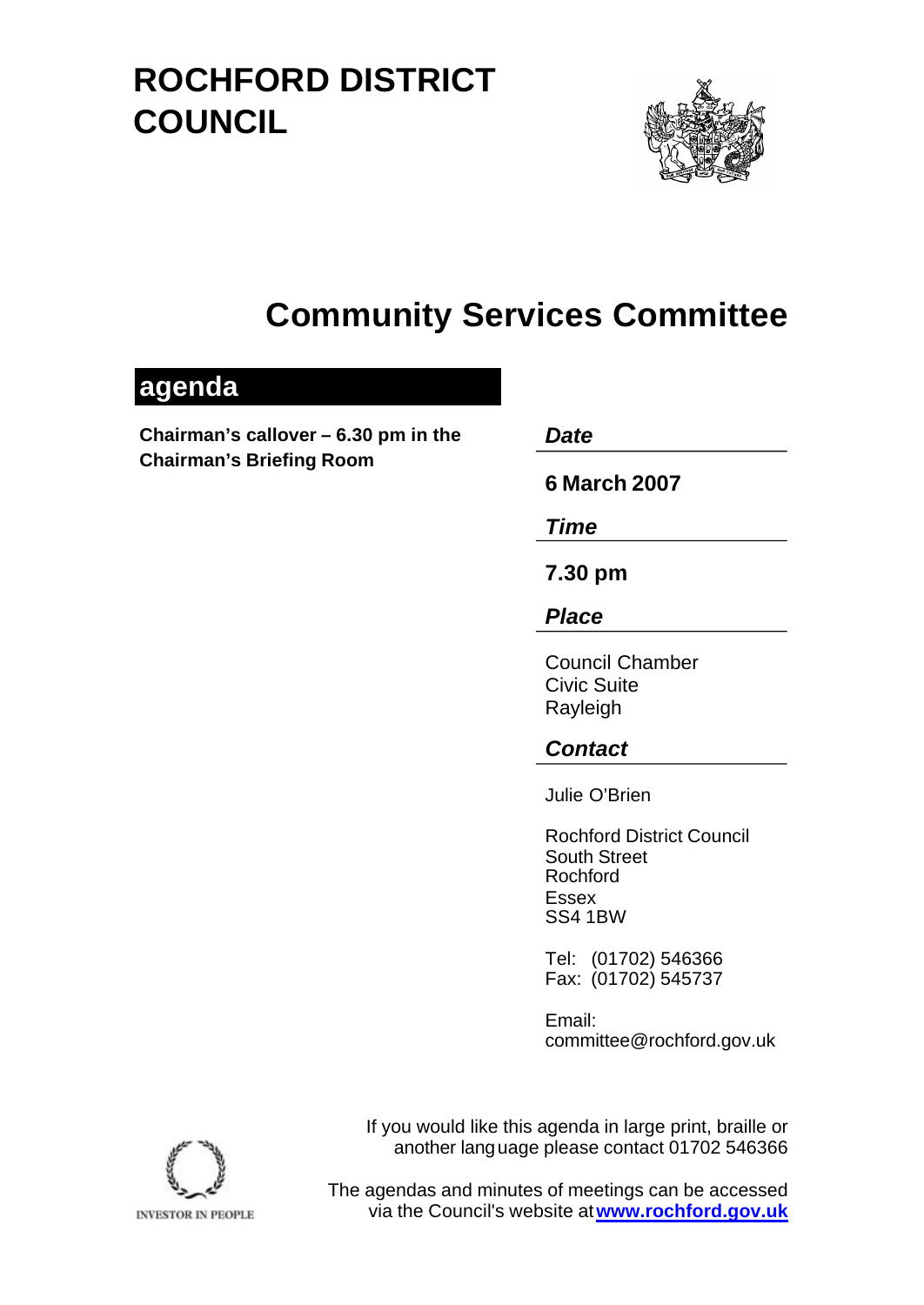#### **Members of the Community Services Committee**

Chairman: Cllr R A Amner Vice-Chairman: Cllr Mrs B J Wilkins

Cllr Mrs P Aves Cllr C J Lumley Cllr Mrs L A Butcher Cllr J Thomass Cllr Mrs L Hungate

Cllr T G Cutmore Cllr Mrs M J Webster Cllr T E Goodwin Cllr Mrs C A Weston

### **Terms of Reference**

To exercise the Council's functions in relation to:-

- Community Health & Social Care
- Crime & Disorder
- Voluntary Sector
- Emergency Planning Policy
- Housing (public & private sector)

Including the formulation and implementation of the policy framework and management of the budget in respect of these functions.

### **The Council's vision is to make Rochford the place of choice in the County to live, work and visit.**

#### **The Council's principal aims are to:-**

- Provide quality, cost effective services
- Work towards a safer and more caring community
- Promote a green and sustainable environment
- Encourage a thriving local economy
- Improve the quality of life for people in our District
- Maintain and enhance our local heritage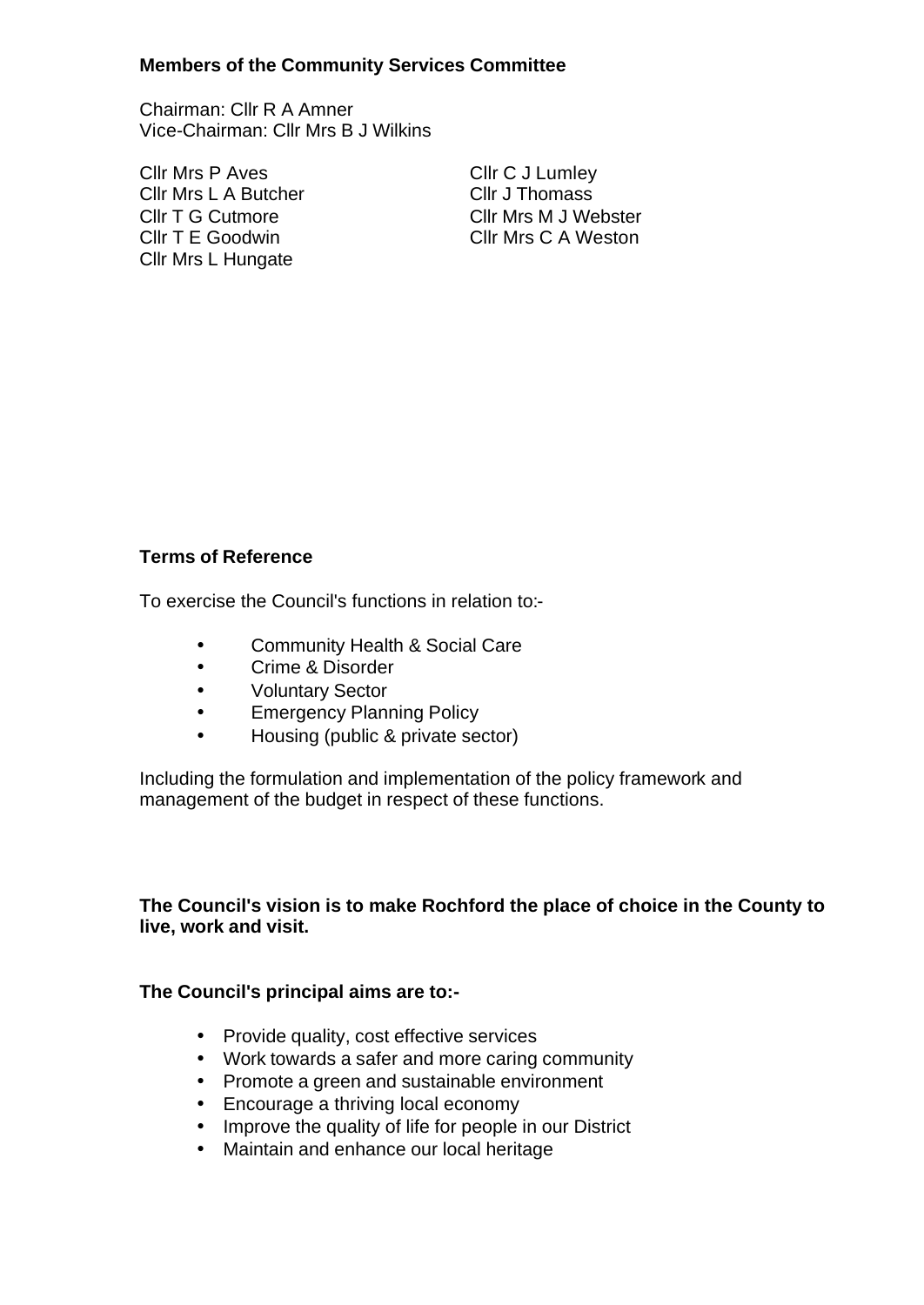- **1 Apologies for Absence**
- **2 Substitutes**
- **3 Non-Members attending**
- **4 Minutes of the Meeting held on 9 January 2007**
- **5 To Receive Declarations of Interest**
- **6 Questions on Notice**
- **7 Motions on Notice**
- **8 Issues arising from Review Committee**
- **9 Progress on Decisions**  9.1-9.5

Schedule attached

#### **10 Reconfiguration of Cancer Services**  10.1-10.2

To consider the report of the Corporate Director (External Services) which introduces representatives from the East of England Strategic Health Authority who will be attending the meeting.

#### **11 Results of the Council Tenants Satisfaction Survey 2006**  11.1-11.7

To consider the report of the Corporate Director (External Services) on the results of the Tenants Satisfaction Survey that took place in June 2006.